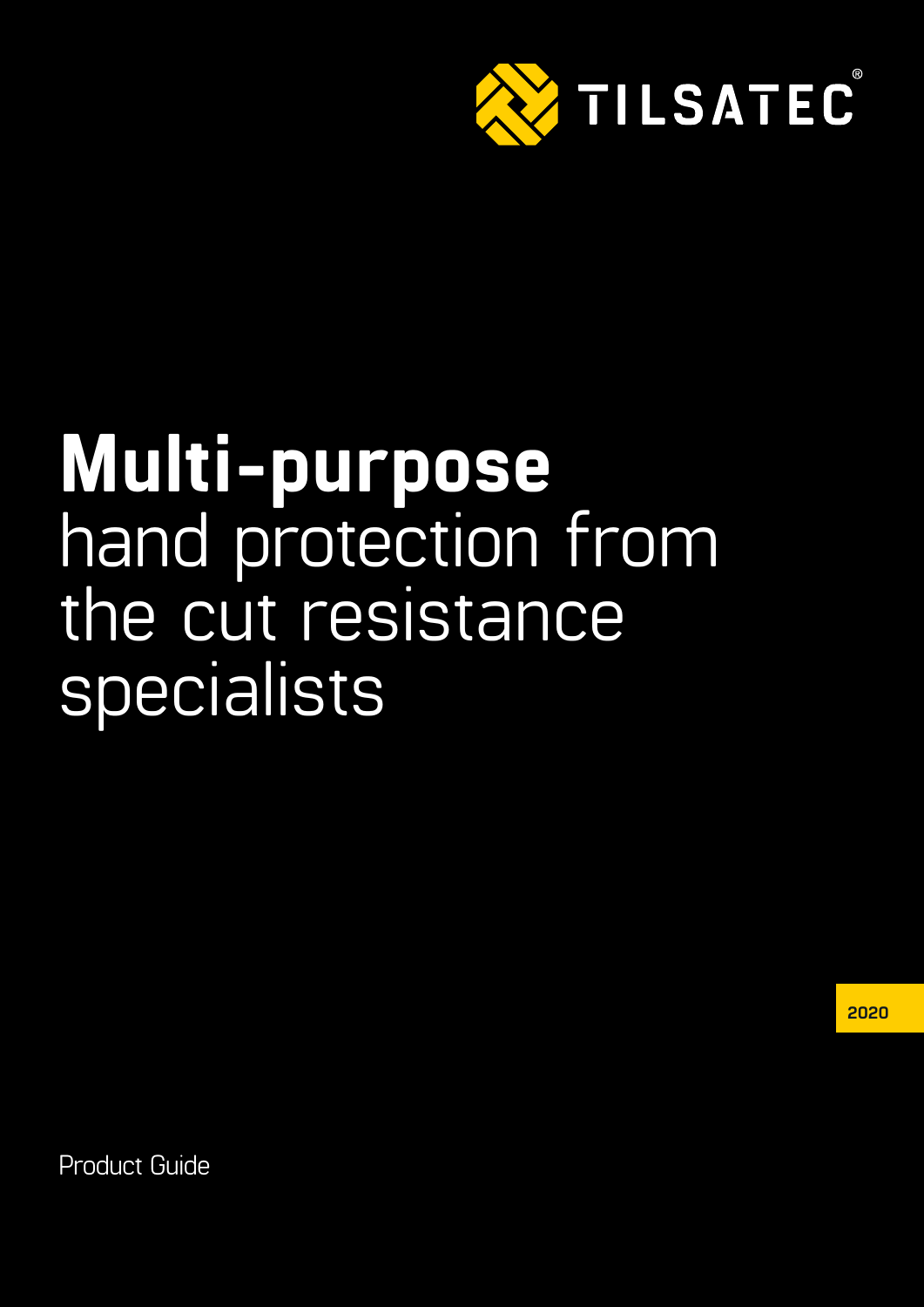

### **Multi-Purpose [Hand Protection](https://tilsatec.com/gb/category/multi-purpose-cut-resistant-gloves)**

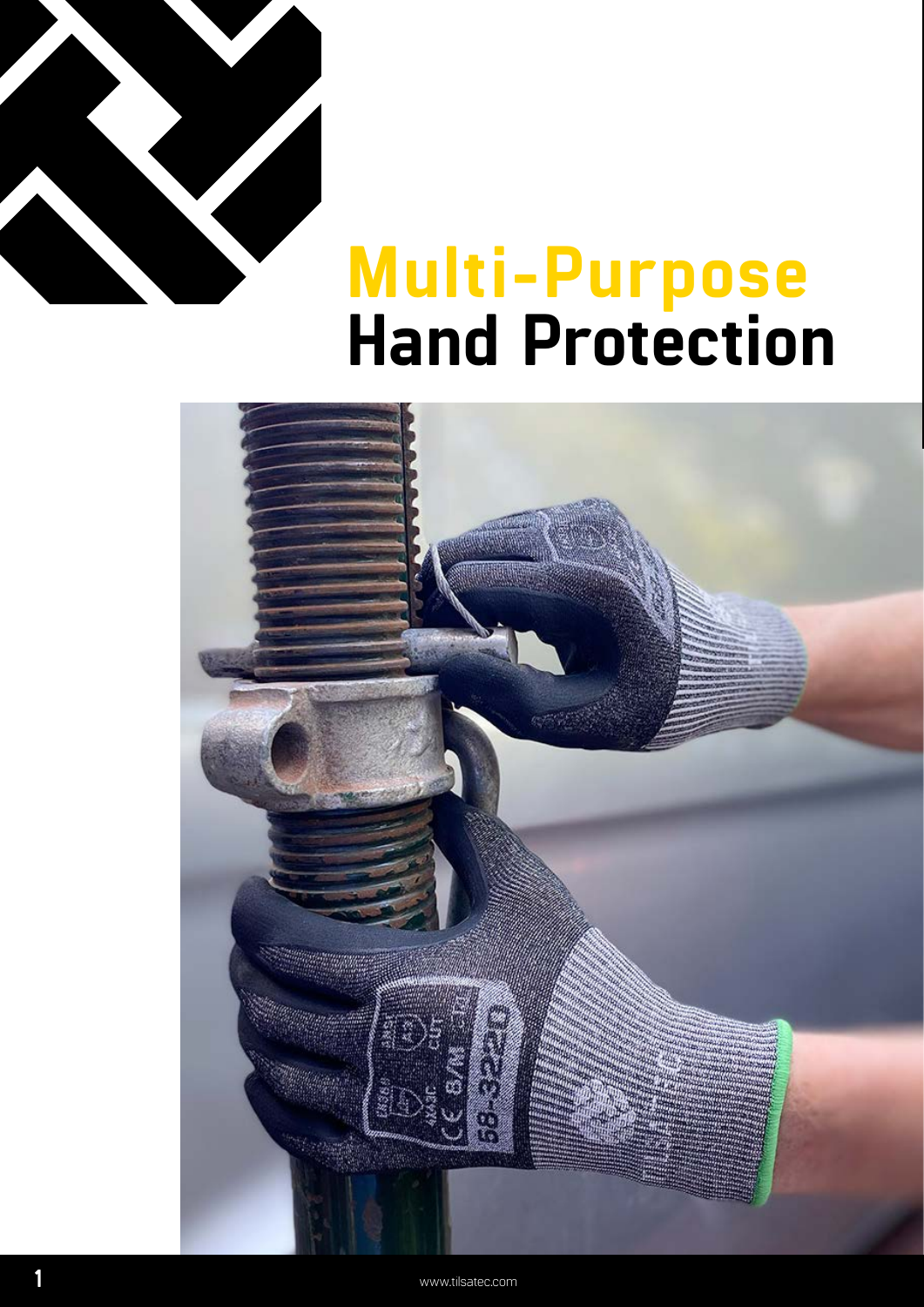

Tilsatec is a UK manufacturer with a long history in developing technical yarns and materials for PPE. Specialising in cut resistant hand and arm protection we are able to engineer high levels of performance and mechanical protection into all our products. Working closely in partnership with customers, we design and develop solutions from the ground up to ensure they are receiving maximum performance/cost efficiencies.

For businesses who want expertise they can rely on to keep their people safe, Tilsatec deliver high performance hand, arm and body protection solutions. We manufacture our own proprietary cut resistant yarn - the primary source of mechanical protection, on site in the UK. This means we can deliver maximum performance in every fibre of what we do.

#### **When our gloves perform at their best, your people can perform at their best.**



Tilsatec are members of the **BSIF** and also a **Registered Safety Supplier**. The purpose of this scheme is to provide a signposting service for employers to help them purchase 'safe' products and eliminate counterfeit, unsafe and illegal safety products from the market. So when you buy PPE from Tilsatec you can be assured it is compliant and approved to industry legislation and regulation.



Tilsatec has a Quality Management System in place certified to ISO 9001. The standard is based on a number of quality management principles including a strong customer focus, the motivation and implementation of top management, the process approach and continual improvement. This demonstrates the existence of an effective quality management system that satisfies the rigours of an independent, external audit.

Selecting the right protective solution for your needs is vital, but can sometimes seem a complex exercise. Our representatives are able to guide you through the entire process, this typically includes conducting a comprehensive hand protection site [survey to understand the hazards and requirements involved. They can then make clear and simple recommendations as to the](https://tilsatec.com/hand-protection-evaluation-process)  type and style of PPE you need. Following successful trials, they can also assist with on site training and inductions to ensure workers are wearing and using their PPE correctly from the outset, ensuring they go home safely at the end of the day.



The EN420 standard has been updated this year and is now referenced as EN21420:2020. The range of general requirements has been expanded to cover further glove properties ensuring that the health and hygiene of the end user is not adversely affected. The standard now also includes additional innocuousness test methods for detection of azo colourants, dimethylformaldehyde (DMFa) in PU products and polyclyclic aromatic hydrocarbons (PAH's)

**EN21420:2020** - General requirements for most types of protective gloves includes:

- Glove design and construction
- Sizing and measurement of gloves
- **Cleaning**
- **Dexterity**
- Innocuousness
- Product marking, packaging and information supplied by the manufacturer
- Breathability and comfort
- Electrostatic properties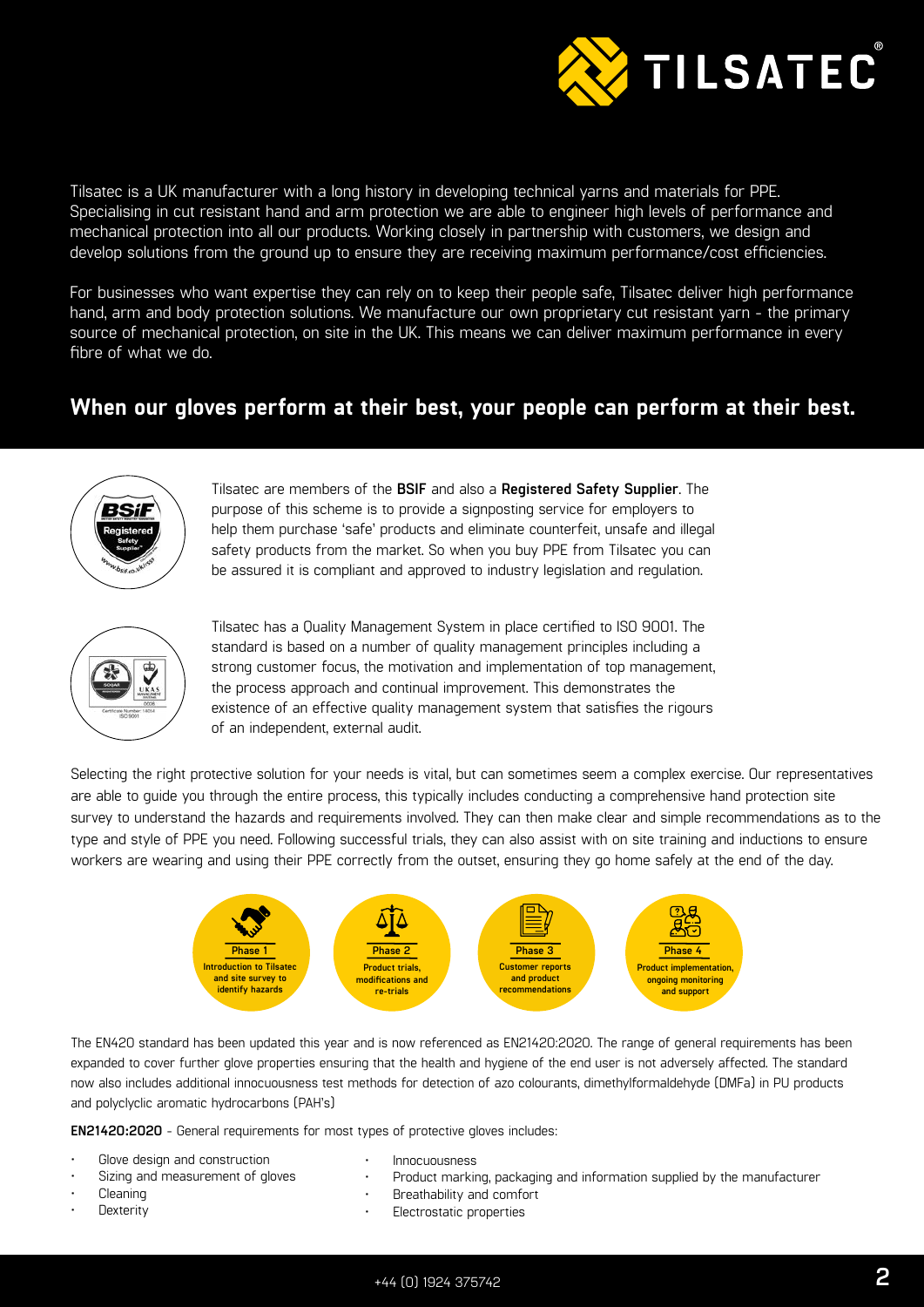

## **Multi-Purpose [Range Overview](https://tilsatec.com/gb/category/multi-purpose-cut-resistant-gloves)**

### **58 2220**





#### **Multi-purpose** ultra-lightweight cut level **B** bi-polymer foam coated glove

- EN388:2016 level B cut resistance **›**
- Exceptional dexterity and tactility for precision handling **›**
- Tough and durable bi-polymer foam palm coating **›**
- Secure dry and oil grip **›**
- 360° breathability **›**

| Code               | 58-2220                                                                            |  |  |
|--------------------|------------------------------------------------------------------------------------|--|--|
| <b>Description</b> | Multi-purpose ultra-lightweight cut level<br><b>B</b> bi-polymer foam coated glove |  |  |
| Gauge              | 18gg                                                                               |  |  |
| Colour             | Grey liner / Black coating                                                         |  |  |
| <b>Cuff Style</b>  | Knit wrist                                                                         |  |  |
| Length             | 230-270mm                                                                          |  |  |
| <b>Sizes</b>       | 7/S - 11/2XL                                                                       |  |  |
| Packaging          | 12 pairs/polybag 120 pairs/carton                                                  |  |  |
|                    |                                                                                    |  |  |

#### **Multi-purpose** ultra-lightweight cut level **B** PU coated glove

- EN388:2016 level B cut resistance **›**
- Exceptional tactility for precision handling **›**
- Dark colour hides dirt extending life of the glove **›**
- Excellent dry and light oil grip **›**
- Tough and durable PU palm coating **›**

| Code               | 58-2810                                                               |  |  |
|--------------------|-----------------------------------------------------------------------|--|--|
| <b>Description</b> | Multi-purpose ultra-lightweight cut<br>level <b>B</b> PU coated glove |  |  |
| Gauge              | 18gg                                                                  |  |  |
| Colour             | Grey liner / Dark grey coating                                        |  |  |
| <b>Cuff Style</b>  | Knit wrist                                                            |  |  |
| Length             | 230-270mm                                                             |  |  |
| <b>Sizes</b>       | 7/S - 11/2XL                                                          |  |  |
| Packaging          | 12 pairs/polybag 120 pairs/carton                                     |  |  |





3 X 4 1 B

EN388: 2016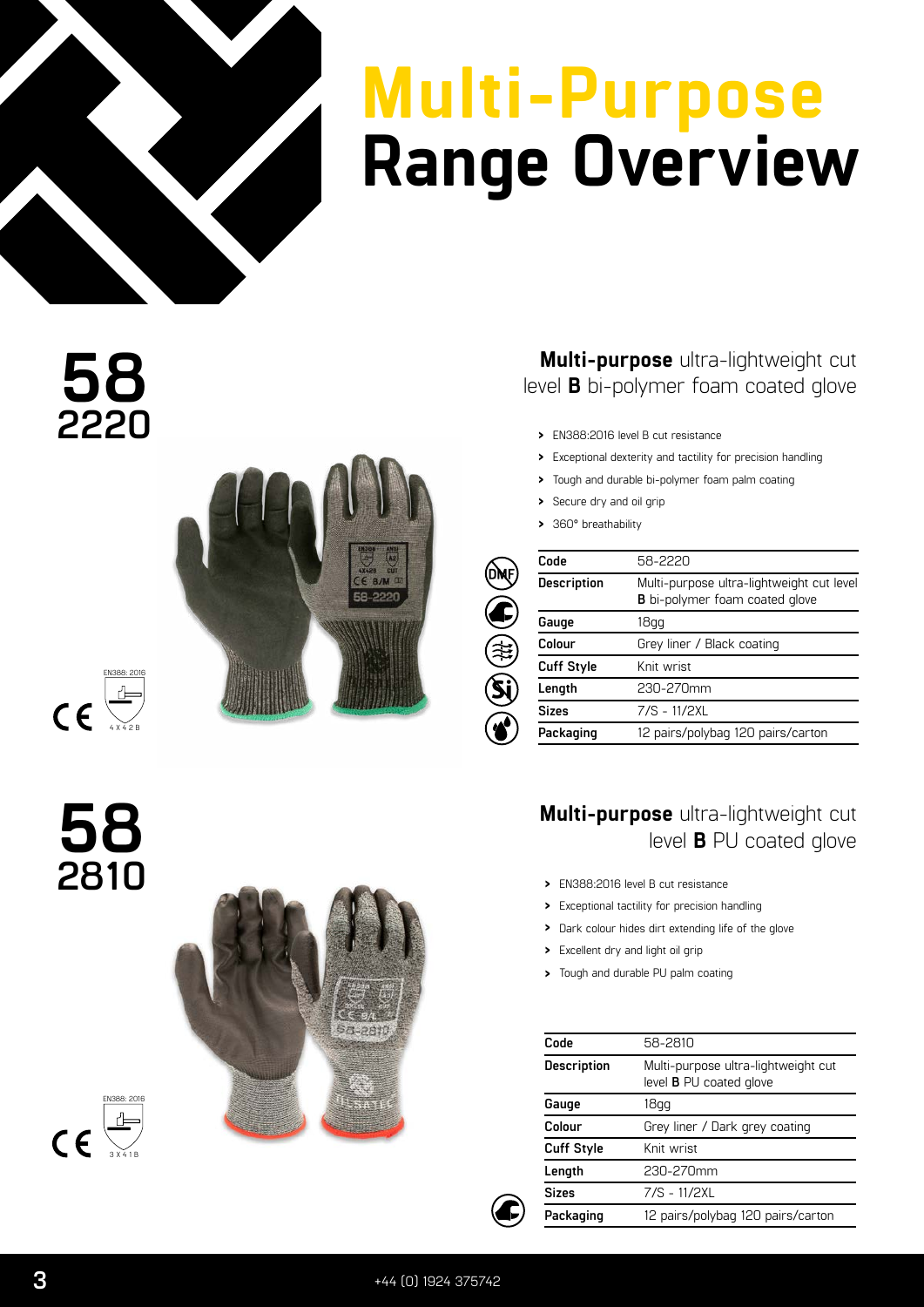

#### **Multi-purpose** cut level **C** PU palm coated glove

- Level C cut resistance to EN388:2016 **›**
- Hard wearing robust PU coating **›**
- Good grip in dry and slight oil conditions **›**
- Dirt masking colour for longer wear life **›**

| Code               | 53-3210                                           |
|--------------------|---------------------------------------------------|
| <b>Description</b> | Multi-purpose cut level C PU palm<br>coated glove |
| Gauge              | 13gg                                              |
| Colour             | Grey liner / Grey coating                         |
| Cuff Style         | Knit wrist                                        |
| Length             | 210-270mm                                         |
| <b>Sizes</b>       | 5/XS - 11/2XL                                     |
| Packaging          | 12 pairs/polybag 120 pairs/carton                 |
|                    |                                                   |

#### **Multi-purpose** ultra-lightweight cut level **C** micro foam coated glove

- Level C cut resistance to EN388:2016 **›**
- Form fitting liner delivers incredible comfort **›**
- Exceptional dexterity and tactility for precision handling **›**
- Micro foam palm coating delivers secure dry and oil grip **›**
- 360° breathability **›**

| Code               | 58-3220                                                                |  |  |
|--------------------|------------------------------------------------------------------------|--|--|
| <b>Description</b> | Multi-purpose ultra-lightweight cut<br>level C micro foam coated glove |  |  |
| Gauge              | 18gg                                                                   |  |  |
| Colour             | Grey liner / Black coating                                             |  |  |
| <b>Cuff Style</b>  | Knit wrist                                                             |  |  |
| Length             | 230-270mm                                                              |  |  |
| <b>Sizes</b>       | 7/S - 11/2XL                                                           |  |  |
| Packaging          | 12 pairs/polybag 120 pairs/carton                                      |  |  |
|                    |                                                                        |  |  |

#### **Multi-purpose** ultra-lightweight cut level **C** PU coated glove

- Level C cut resistance to EN388:2016 **›**
- Fingertip precision tactility

**›**

**›**

- Tough, hard wearing PU coating **›**
- Incredible comfort from form fitting liner

| Code               | 58-3710                                                        |  |  |
|--------------------|----------------------------------------------------------------|--|--|
| <b>Description</b> | Multi-purpose ultra-lightweight cut<br>level C PU coated glove |  |  |
| Gauge              | 18gg                                                           |  |  |
| Colour             | Grey liner / Grey coating                                      |  |  |
| <b>Cuff Style</b>  | Knit wrist                                                     |  |  |
| Length             | 230-270mm                                                      |  |  |
| <b>Sizes</b>       | 7/S - 11/2XL                                                   |  |  |
| Packaging          | 12 pairs/polybag 120 pairs/carton                              |  |  |





**53**

**3210**









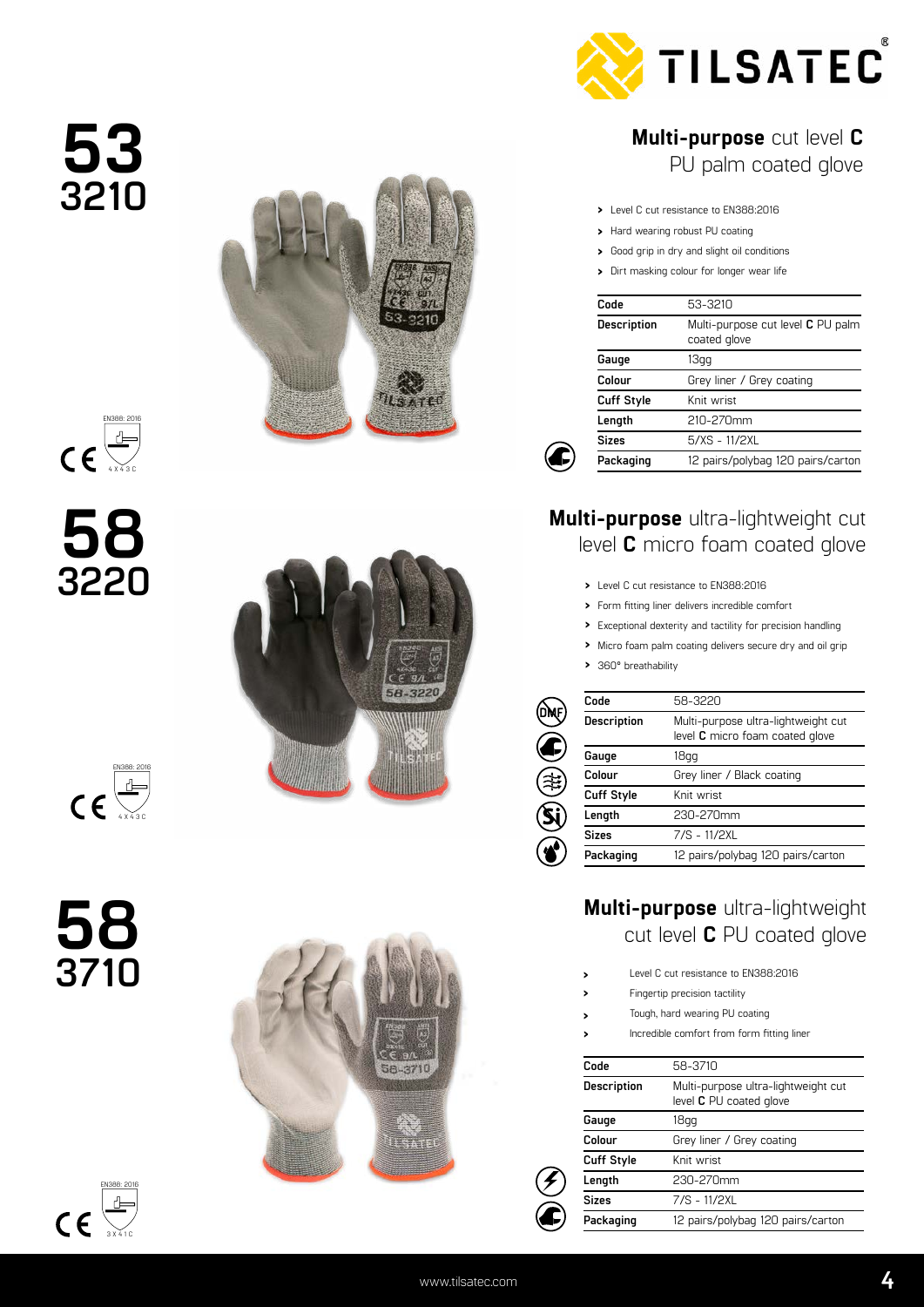### **Multi-Purpose Application Guide**

| Industry /<br>Application                                                  | <b>Products</b><br>Cut level B                                |                                                               | Cut level C                                 |                                                                 |                                                          |
|----------------------------------------------------------------------------|---------------------------------------------------------------|---------------------------------------------------------------|---------------------------------------------|-----------------------------------------------------------------|----------------------------------------------------------|
|                                                                            | 58-2810                                                       | 58-2220                                                       | 53-3210                                     | 58-3220                                                         | 58-3710                                                  |
|                                                                            | Multi-purpose ultra-lightweight<br>cut B PU palm coated glove | Multi-purpose ultra lightweight<br>cut B bi-polymer foam palm | Multi-purpose cut C PU<br>palm coated glove | Multi-purpose ultra-lightweight<br>cut C micro foam palm coated | Multi-purpose ultra-lightweight<br>cut C PU coated glove |
|                                                                            |                                                               | coated glove                                                  |                                             | glove                                                           |                                                          |
| General<br>assembly                                                        |                                                               |                                                               |                                             |                                                                 |                                                          |
| 矗                                                                          |                                                               |                                                               |                                             |                                                                 |                                                          |
| Intricate<br>assembly                                                      |                                                               |                                                               |                                             |                                                                 |                                                          |
| <b>Tifle</b>                                                               |                                                               |                                                               |                                             |                                                                 |                                                          |
| Automotive<br>downstream /<br>aftermarket<br>$\blacksquare$ $\blacksquare$ |                                                               |                                                               |                                             |                                                                 |                                                          |
| Component<br>handling                                                      |                                                               |                                                               |                                             |                                                                 |                                                          |
| e di Santa Bandar<br>Kabupatèn Salaman                                     |                                                               |                                                               |                                             |                                                                 |                                                          |
| Construction<br>industry                                                   |                                                               |                                                               |                                             |                                                                 |                                                          |
| I                                                                          |                                                               |                                                               |                                             |                                                                 |                                                          |
| White goods<br>manufacturing                                               |                                                               |                                                               |                                             |                                                                 |                                                          |
| $\hat{\mathbf{r}}$                                                         |                                                               |                                                               |                                             |                                                                 |                                                          |
| Aerospace<br>$\blacktriangledown$                                          |                                                               |                                                               |                                             |                                                                 |                                                          |
| Warehousing                                                                |                                                               |                                                               |                                             |                                                                 |                                                          |
|                                                                            |                                                               |                                                               |                                             |                                                                 |                                                          |

To view the full range visit: **tilsatec.com/gb/products/multi-purpose.** To arrange your free glove trial contact: **trialrequest@tilsatec.com**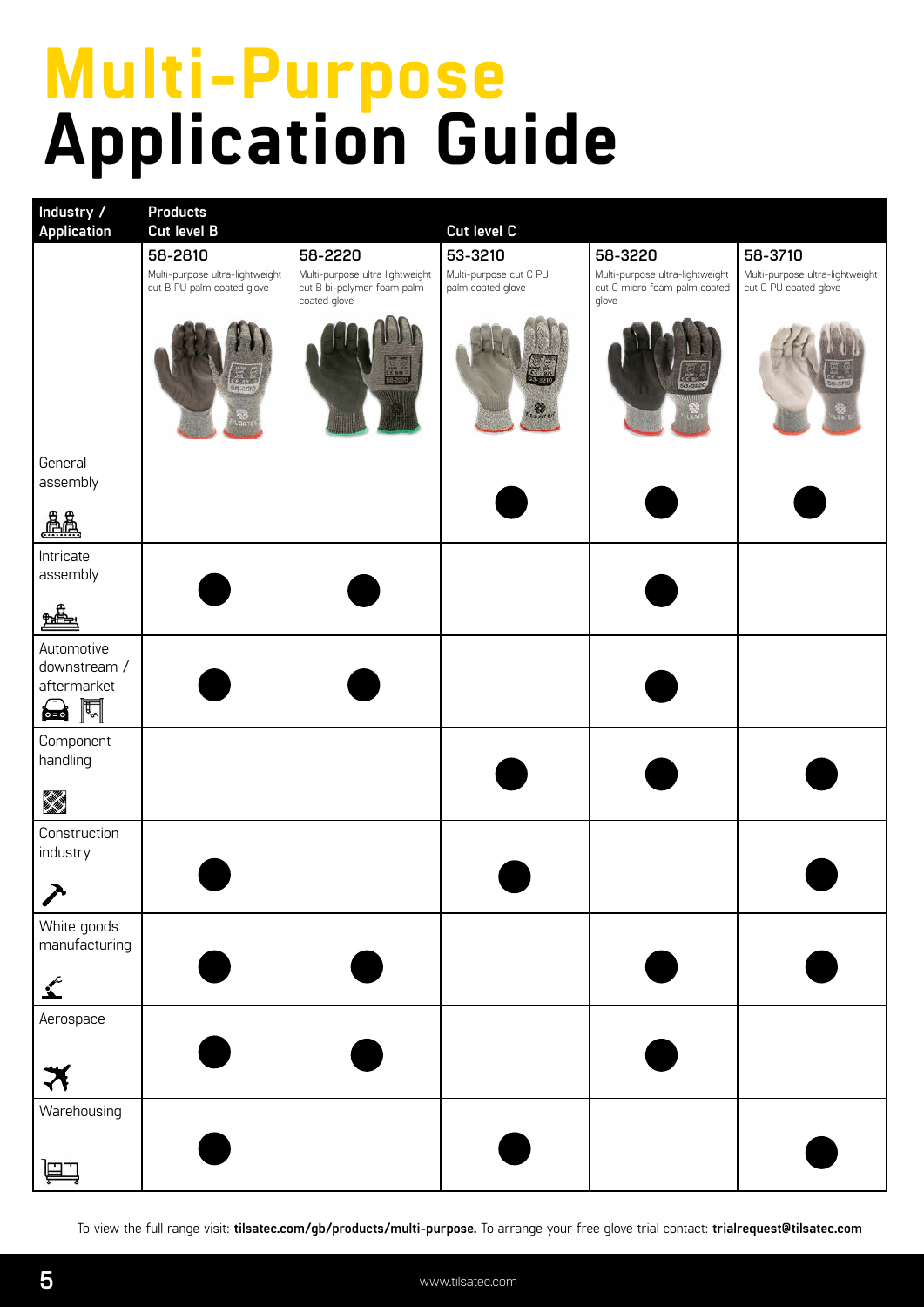



For industries such as construction, maintenance, and manufacturing we understand that your job is demanding and likely involves handling many different materials and tools throughout the day. Therefore you need hand protection that's tough enough to withstand the rigours of your job, but won't be a hindrance or distraction allowing you to get on with the task at hand.

When developing our multi-purpose range of gloves, we have ensured to maintain all the important features you'll typically find in our high cut range such as an ergonomic 'moulded to hand' fit, seamless colour-coded cuffs and a high quality durable coating able to withstand multiple handling requirements.

The range expands our offering of ultra-lightweight 18 gauge gloves to provide a series suitable for the most intricate assembly operations delivering incredible fine tactility and fingertip sensitivity. Combined with 360 degrees breathability and comfort they have to be tried to be believed.

### **If you are tired of your general purpose hand protection not delivering on expectation, demand high performance, dexterity and value. Demand Tilsatec - the cut resistance specialists.**